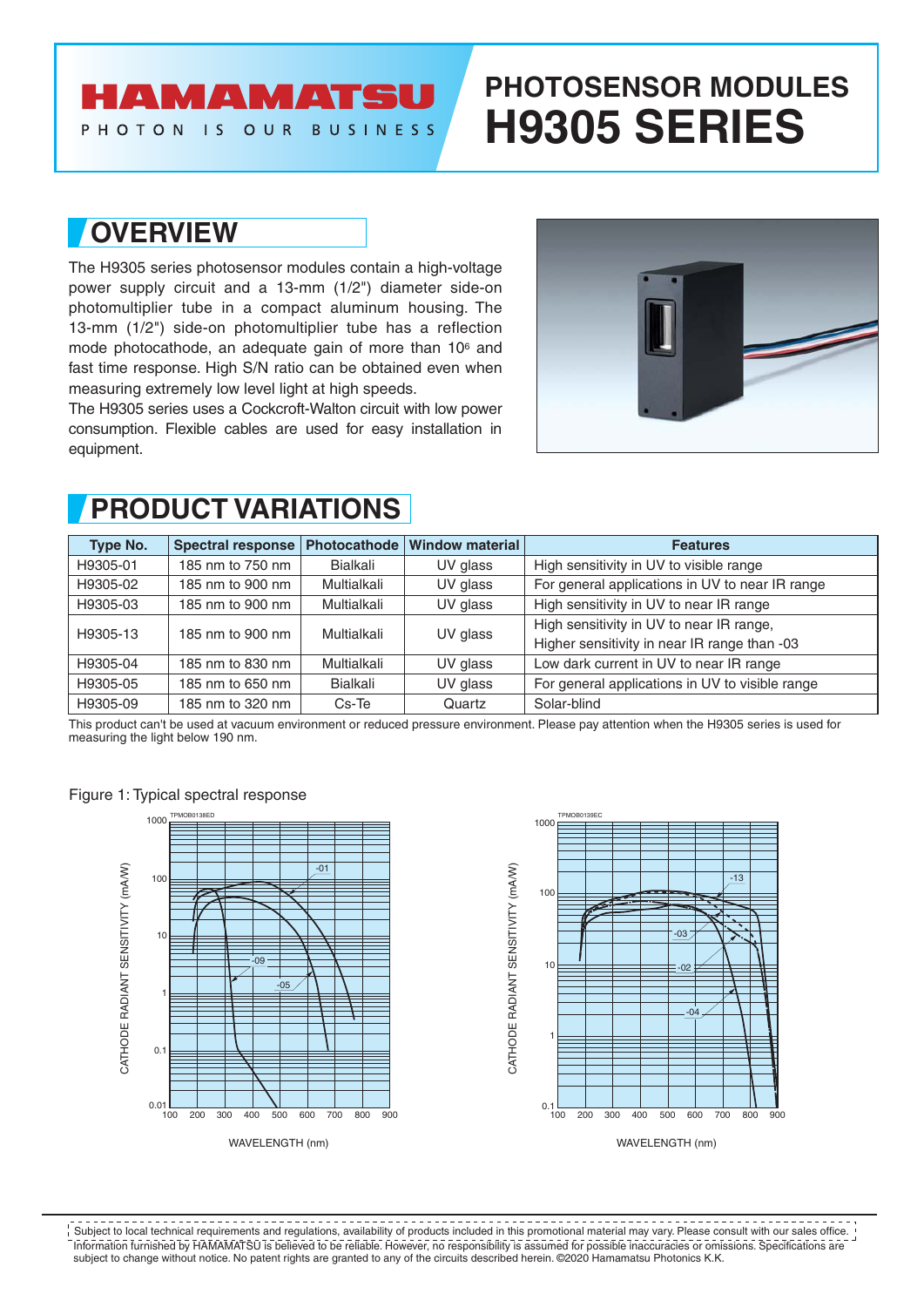Figure 2: Schematic diagram



TPMOC0283EA

# **SPECIFICATIONS**

|                                              | טו בעון וטחוש                    |      |                                               |                     |                     |                     |                     |                     |                        | $(at +25 °C)$     |
|----------------------------------------------|----------------------------------|------|-----------------------------------------------|---------------------|---------------------|---------------------|---------------------|---------------------|------------------------|-------------------|
| <b>Parameter</b>                             |                                  |      | H9305 series                                  |                     |                     |                     |                     |                     |                        | <b>Unit</b>       |
| <b>Suffix</b>                                |                                  |      | $-01$                                         | $-02$               | $-03$               | $-13$               | $-04$               | $-05$               | $-09$                  |                   |
| Input voltage                                |                                  |      | $+11.5$ to $+15.5$                            |                     |                     |                     |                     |                     |                        |                   |
| Max. input voltage                           |                                  |      | $+18$                                         |                     |                     |                     |                     |                     |                        |                   |
| Max. input current *1                        |                                  |      | 7                                             |                     |                     |                     |                     |                     |                        |                   |
| Max. average output signal current *2        |                                  |      | 10                                            |                     |                     |                     |                     |                     |                        |                   |
| Max. control voltage                         |                                  |      | +1.2 (Input impedance: 1 $M\Omega$ )          |                     |                     |                     |                     |                     |                        |                   |
| Recommended control voltage adjustment range |                                  |      | +0.25 to +1.0 (Input impedance: 1 $M\Omega$ ) |                     |                     |                     |                     |                     |                        |                   |
| <b>Effective</b> area                        |                                  |      | $3.7 \times 13.0$                             |                     |                     |                     |                     |                     |                        | mm                |
| Peak sensitivity wavelength                  |                                  |      | 420                                           | 400                 | 450                 | 450                 | 530                 | 340                 | 230                    | nm                |
| Cathode                                      | Luminous sensitivity             | Min. | 80                                            | 200                 | 350                 | 620                 | 140                 | 20                  |                        | $\mu$ A/Im        |
|                                              |                                  | Typ. | 120                                           | 300                 | 500                 | 650                 | 200                 | 40                  |                        |                   |
|                                              | Blue sensitivity index (CS 5-58) | Typ. | 10                                            |                     |                     | 15                  |                     | 5                   | —                      |                   |
|                                              | Red/White ratio                  | Typ. |                                               | 0.3                 | 0.4                 | 0.43                | 0.15                |                     |                        |                   |
|                                              | Radiant sensitivity *3           | Typ. | 90                                            | 77                  | 105                 | 109                 | 70                  | 48                  | 50 *4                  | mA/W              |
|                                              | Luminous sensitivity *2          | Min. | 100                                           | 400                 | 1000                | 400                 | 300                 | 50                  |                        | A/m               |
| Anode                                        |                                  | Typ. | 700                                           | 1200                | 2000                | 2600                | 700                 | 300                 |                        |                   |
|                                              | Radiant sensitivity *2 *3        | Typ. | $5.2\times10^5$                               | $3.1 \times 10^{5}$ | $4.2 \times 10^{5}$ | $4.3 \times 10^{5}$ | $2.5 \times 10^{5}$ | $3.6 \times 10^{5}$ | $2.0 \times 10^{5}$ *4 | A/W               |
|                                              | Dark current *2 *5               | Typ. | 1                                             | 1                   | $\mathbf{2}$        | 3                   | 0.1                 | 0.5                 | 0.5                    | nA                |
|                                              |                                  | Max. | 10                                            | 10                  | 10                  | 10                  | 1                   | 5                   | 5                      |                   |
| Rise time $*2$<br>Typ.                       |                                  |      | 1.4                                           |                     |                     |                     |                     |                     |                        | ns                |
| Ripple noise $*2 *6$ (peak to peak)<br>Max.  |                                  |      | 0.5                                           |                     |                     |                     |                     |                     |                        | mV                |
| Settling time *7<br>Max.                     |                                  |      | 10                                            |                     |                     |                     |                     |                     |                        | S                 |
| Operating ambient temperature *8             |                                  |      | $+5$ to $+50$                                 |                     |                     |                     |                     |                     |                        | $^{\circ}C$       |
| Storage temperature *8                       |                                  |      | $-20$ to $+50$                                |                     |                     |                     |                     |                     |                        | $^{\circ}{\rm C}$ |
| Weight                                       |                                  |      | 110<br>115                                    |                     |                     |                     |                     |                     | g                      |                   |

 $*1$ : Input voltage = +15 V, Control voltage = +1.0 V, Dark current output

\*2: Control voltage =  $+1.0 V$ 

\*3: Measured at the peak sensitivity wavelength

\*4: Measured at 254 nm

\*5: After 30 minutes storage in darkness

\*6: Cable RG-174/U, Cable length 450 mm, Load resistance = 1 MΩ, Load capacitance = 22 pF

\*7: The time required for the output to reach a stable level following a change in the control voltage from +1.0 V to +0.5 V.

\*8: No condensation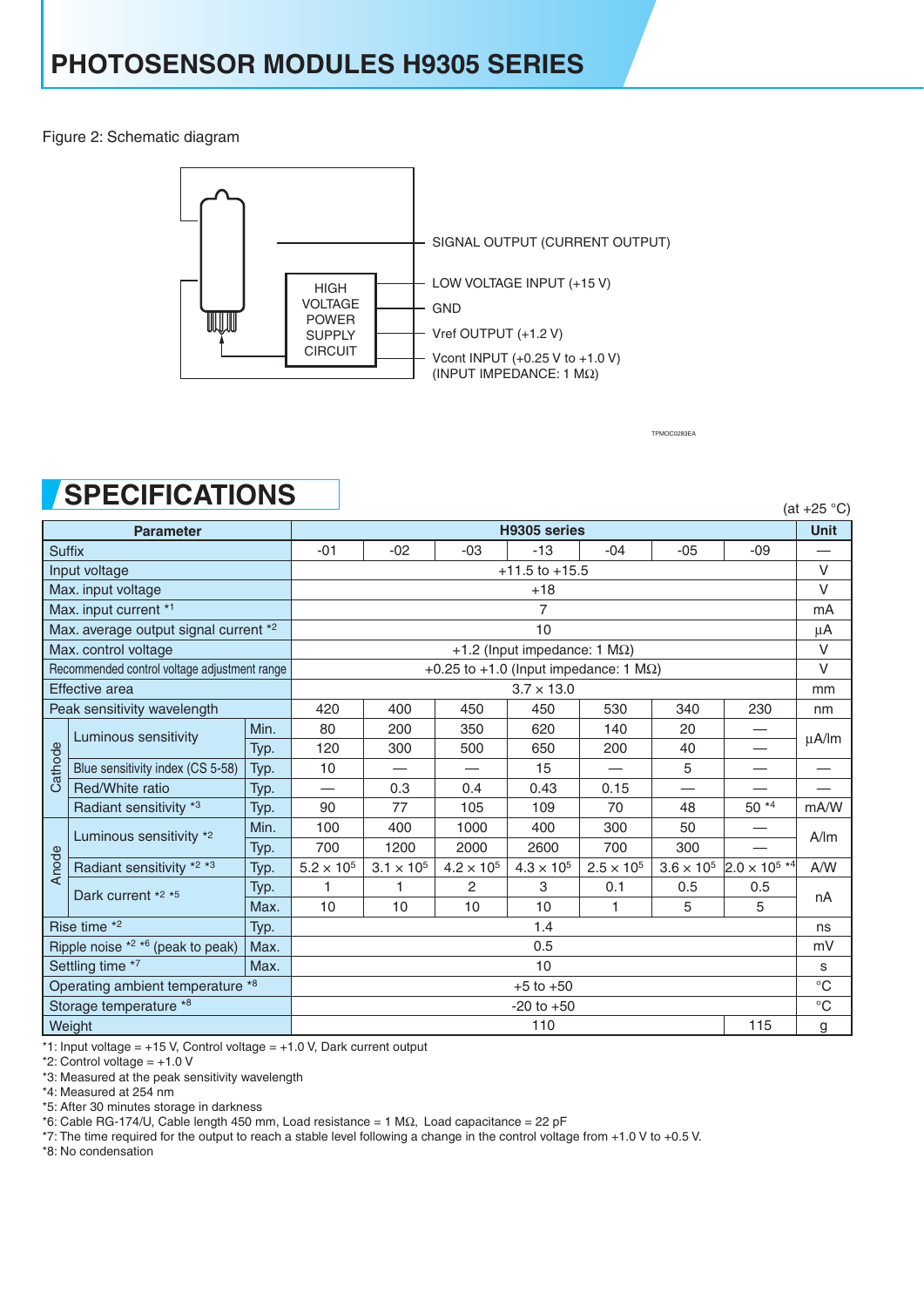

#### Figure 3: Sensitivity adjustment method Figure 4: Gain



Figure 5: Output signal current vs. input current









Figure 6: Ripple Noise



1 (µs/div.)





Figure 8: Pulse Linearity